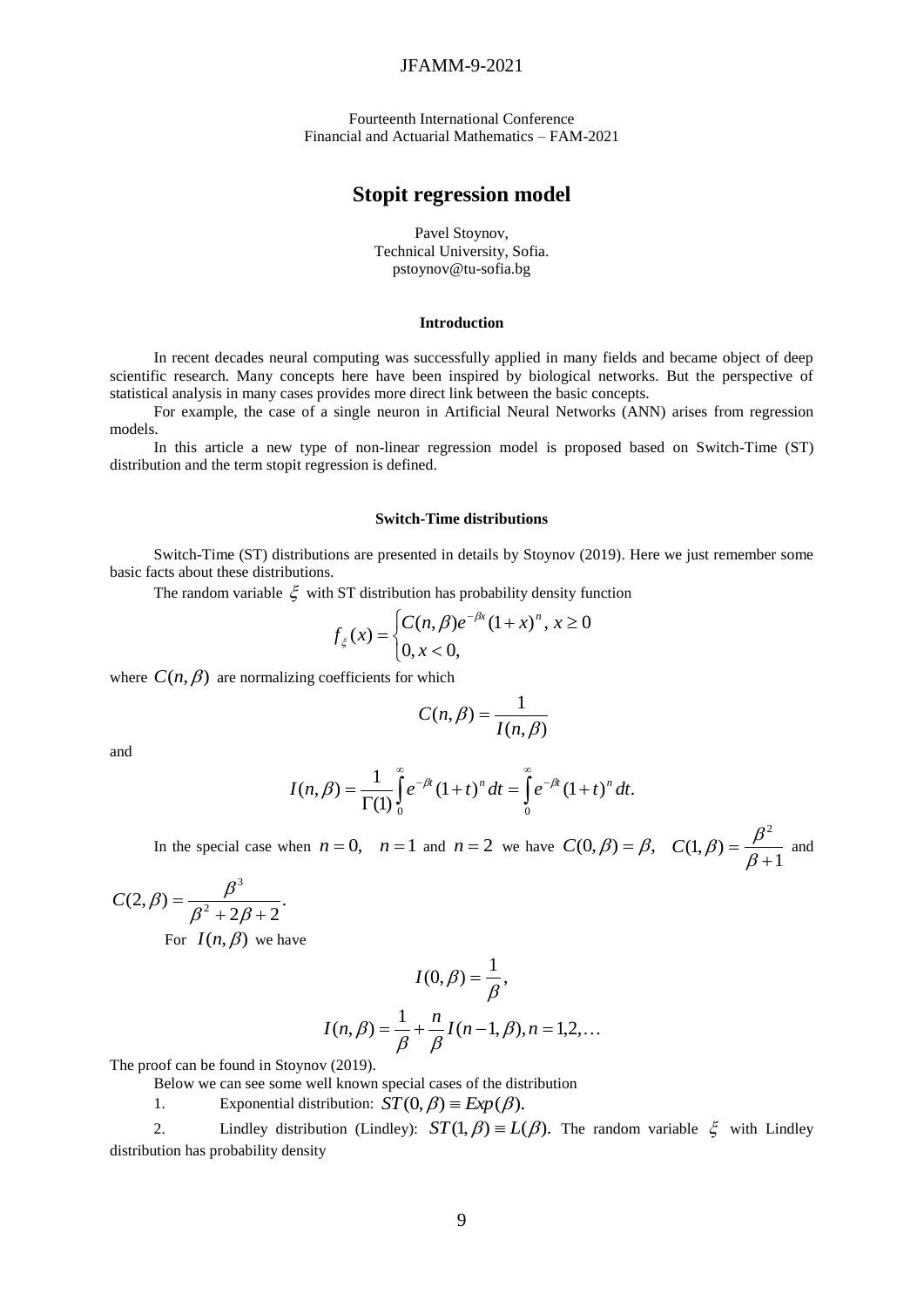$$
f_{\xi}(x) = \begin{cases} \frac{\beta^2}{\beta + 1} e^{-\beta x} (1 + x), & x \ge 0 \\ 0, & x < 0. \end{cases}
$$

3. The distribution  $ST(2, \beta)$ . The random variable  $\xi$  with distribution  $ST(2, \beta)$  has probability density

$$
\xi(x) = \begin{cases} \frac{\beta^3}{\beta^2 + 2\beta + 2} e^{-\beta x} (1+x), & x \ge 0 \\ 0, & x < 0. \end{cases}
$$

**Theorem 1.** The probability density function  $f_\xi(x)$  for  $x \ge 0$  of the random variable  $\xi \in ST(n, \beta)$ can be presented as a mixture of Erlang distributions:

$$
f_{\xi}(x) = \sum_{k=1}^{n+1} P(D^n = k) f_{G^k}(x),
$$

where  $D^n$  are random variables with parameter *n*, taking values  $k = 1, ..., (n + 1)$  with probabilities ,  $(n - k + 1)!$  $(D^n = k) = \frac{C(n, \beta)n!}{2^{k} (n+1)!}$  $-k +$  $= k$ ) =  $n - k$  $P(D^n = k) = \frac{C(n, \beta)n}{\beta^k (n - k)}$ *n*  $_{\beta}$  $\frac{\beta}{n!}$ ,  $k = 1,...,(n+1)$ , and  $G^k$  is a random variable with parameter k, having distribution  $G^k \in \Gamma\left(k, \frac{1}{\beta}\right) \equiv Erlang\left(k, \frac{1}{\beta}\right)$ . J  $\setminus$  $\overline{\phantom{a}}$  $\setminus$  $\vert$  = Erlang $\vert$ J  $\setminus$  $\overline{\phantom{a}}$  $\setminus$  $\in \Gamma$  $\beta$   $\beta$  $G^k \in \Gamma \mid k, \frac{1}{\epsilon} \mid \equiv Erlang \mid k$ 

**Theorem 2.** Let  $\xi \in ST(2,\beta)$ . Then for the moment generating function  $M_{\xi}(s) = Ee^{s\xi}$  $M_{\xi}(s) = Ee^{s\xi}$  of  $\xi$  we have

$$
M_{\xi}(s) = \frac{C(\beta)}{C(\beta - s)},
$$

where  $C(x) = \frac{1}{x^2 + 2x + 2}$  $f(x) = \frac{1}{x^2}$ 3  $+2x+$  $=$  $x^2 + 2x$  $C(x) = \frac{x^3}{x^3}$  and  $\beta > s$ .

**Theorem 3.** The characteristic function of the random variable  $\xi \in ST(n, \beta)$  is .  $(\beta - it)$  $(t) = C(n, \beta) \sum_{n=1}^n {n \choose n} \frac{k!}{(n-1)!}$  $\sum_{k=0}^{\infty} {n \choose k} \frac{k!}{(\beta - it)^{k+1}}$ J  $\setminus$  $\overline{\phantom{a}}$  $\setminus$  $=C(n,\beta)\sum_{n=0}^n\right|$  $\sum_{k=0}^{l} (k)(\beta - it)^k$ *k k n*  $t$   $=$   $C(n)$  $\psi_{\xi}(t) = C(n, \beta) \sum_{k=0}^{\infty} \left( \frac{1}{k} \right) \frac{1}{(\beta)}$ 

The proofs of Theorem 1, Theorem 2 and Theorem 3 can be seen in Stoynov (2019). The double-sided ST-distribution (DST distribution) has a density function

$$
f_{\xi}(x) = \begin{cases} \frac{1}{2}C(n,b)e^{-bx}(1+x)^n, \ x \ge 0, \\ \frac{1}{2}C(n,b)e^{bx}(1-x)^n, \ x < 0. \end{cases}
$$

One popular special case is the distribution  $DST(0, \beta)$  known also as two-sided expomnential distribution or Laplace distribution.

## **Regression based on Switch-Time distribution – stopit regression**

The regression models can be seen as simplest cases of neural networks. The logistic regression assumes that a binary dependent variables takes two possible values – one or zero – and the probability for taking value one is

$$
p_i = \frac{1}{1 + e^{-(x_i \beta + \beta_0)}}
$$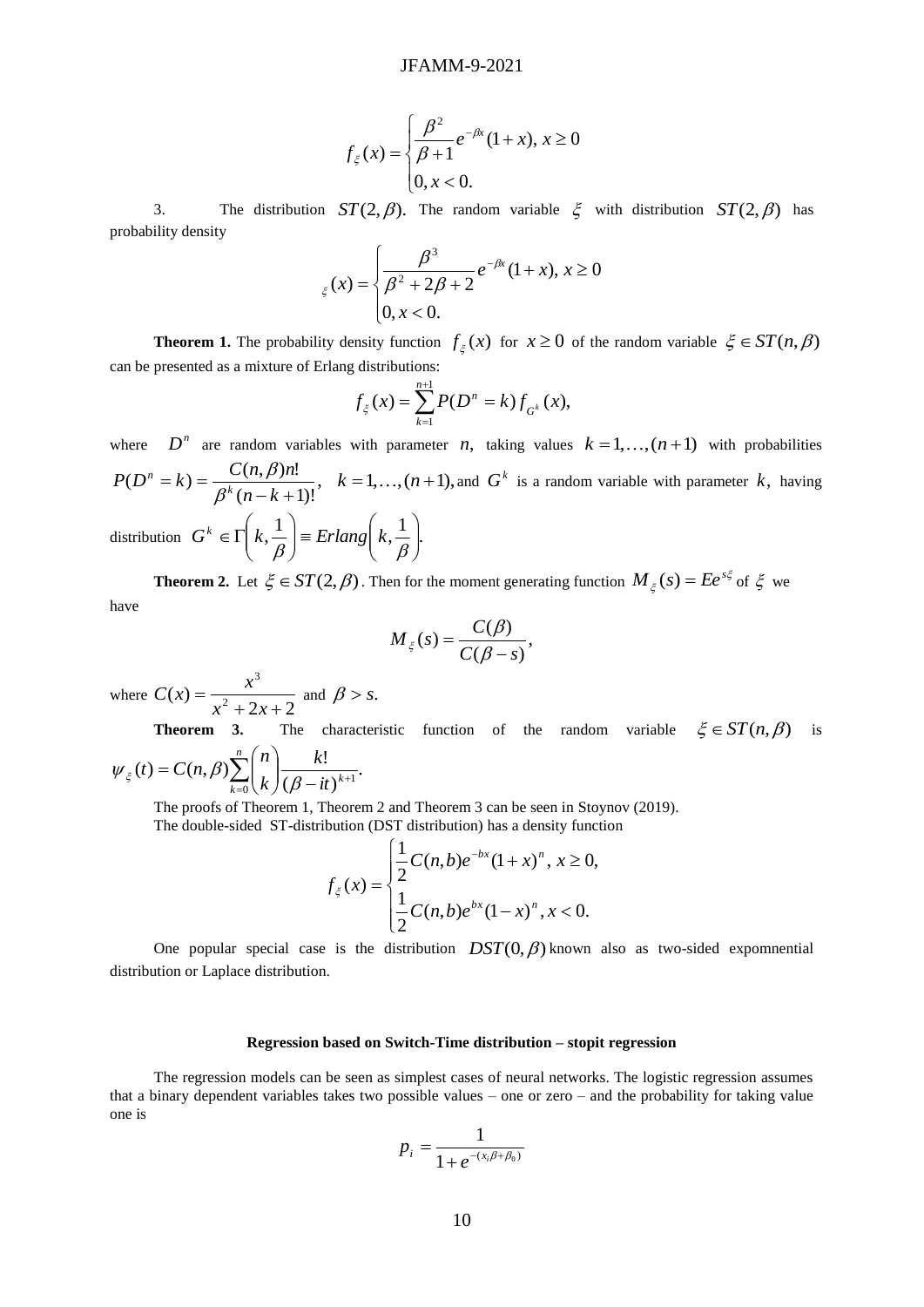# JFAMM-9-2021

where we have that  $y_i = \beta_0 + \beta x_i + \varepsilon_i$  is a linear regression model and the function  $y = \frac{1}{1 + e^{-x}}$  $y = \frac{1}{1+e^{-1}}$ = 1  $\frac{1}{\cdot}$  is the

logistic function. This is the so called logit model which is popular for classification in two classes.

An example for another similar model is the Gompit model which assumes that the binary dependent variable takes values zero and one and the probability for value one is

$$
p_i = 1 - e^{-e^{-(x_i/\beta + \beta_0)}}
$$

where the distribution of Weibull is used which is also called Gompertz distribution. From this name is derived the short name gompit model.

As a third example of binary classification we may consider the probit model. In the framework of this model, the dependent binary variable takes possible values zero and one and the probability for value one is

$$
p_i = \Phi(x_i \beta + \beta_0) = \int_{-\infty}^{x_i \beta + \beta_0} f(t) dt,
$$

where  $\Phi$  is the standard cumulative distribution function (CDF) of the normal distribution and  $f$  is the probability density function (PDF) of the normal distribution.

By analogy here a new regression model is proposed (Stoynov, 2021). Here we precise two kinds of the stopit regression – one-side stopit regression and two-side stopit regression model.

With one-side stopit model it is assumed that the binary dependent variables accepts value one with probability

$$
p_i = S_1(x_i\beta + \beta_0) = \begin{cases} \int_0^{x_i\beta + \beta_0} C(m,b)e^{-bt}(1-t)^n dt, x_i\beta + \beta_0 \ge 0, \\ 0, x_i\beta + \beta_0 < 0. \end{cases}
$$

where  $S_1$  is the cumulative distribution function (CDF) of the one-sided Switch-time (ST) with probability density function  $f(x) = C(m,b)e^{-bx}(1-x)^n$ ,  $x \ge 0$ . Here  $C(m,b)$  is the normalizing constant.

At the two-sided stopit it is assumed that the binary dependent variable receives value one with probability

$$
p_i = S_2(x_i\beta + \beta_0) = \begin{cases} \frac{1}{2} + \frac{1}{2} \int_0^{n_{kt}} C(m,b)e^{-bx}(1+x)^n dx, n_{kt} \ge 0, \\ \frac{1}{2} \int_{-\infty}^{n_{kt}} C(m,b)e^{bx}(1-x)^n dx, n_{kt} < 0. \end{cases}
$$

where  $S_2$  is the cumulative distribution function of the two-sided switch-time (ST) distribution.

To estimate the regression coefficient the maximum likelihood method is used. The likelihood function is

$$
L(y | \beta) = \prod_{i=1}^n p_i^{y_i} (1-p_i)^{1-y_i}.
$$

Here  $y_i \in \{0,1\}$  and  $P(y_i = 1) = p_i$ , correspondingly  $P(y_i = 0) = 1 - p_i$ . Also, we have  $y_i \approx \beta x_i + \beta_0.$ 

The natural logarithm of the likelihood function is

$$
\ln L(y | \beta) = \sum_{i=1}^{n} y_i \ln p_i + (1 - y_i) \ln(1 - p_i).
$$

To estimate the parameters  $\beta$  and  $\beta_0$  using the method of the maximal likelihood, we look for

$$
\arg\max_{\beta,\beta_0} L(y \mid \beta) = \arg\max_{\beta,\beta_0} \ln L(y \mid \beta).
$$